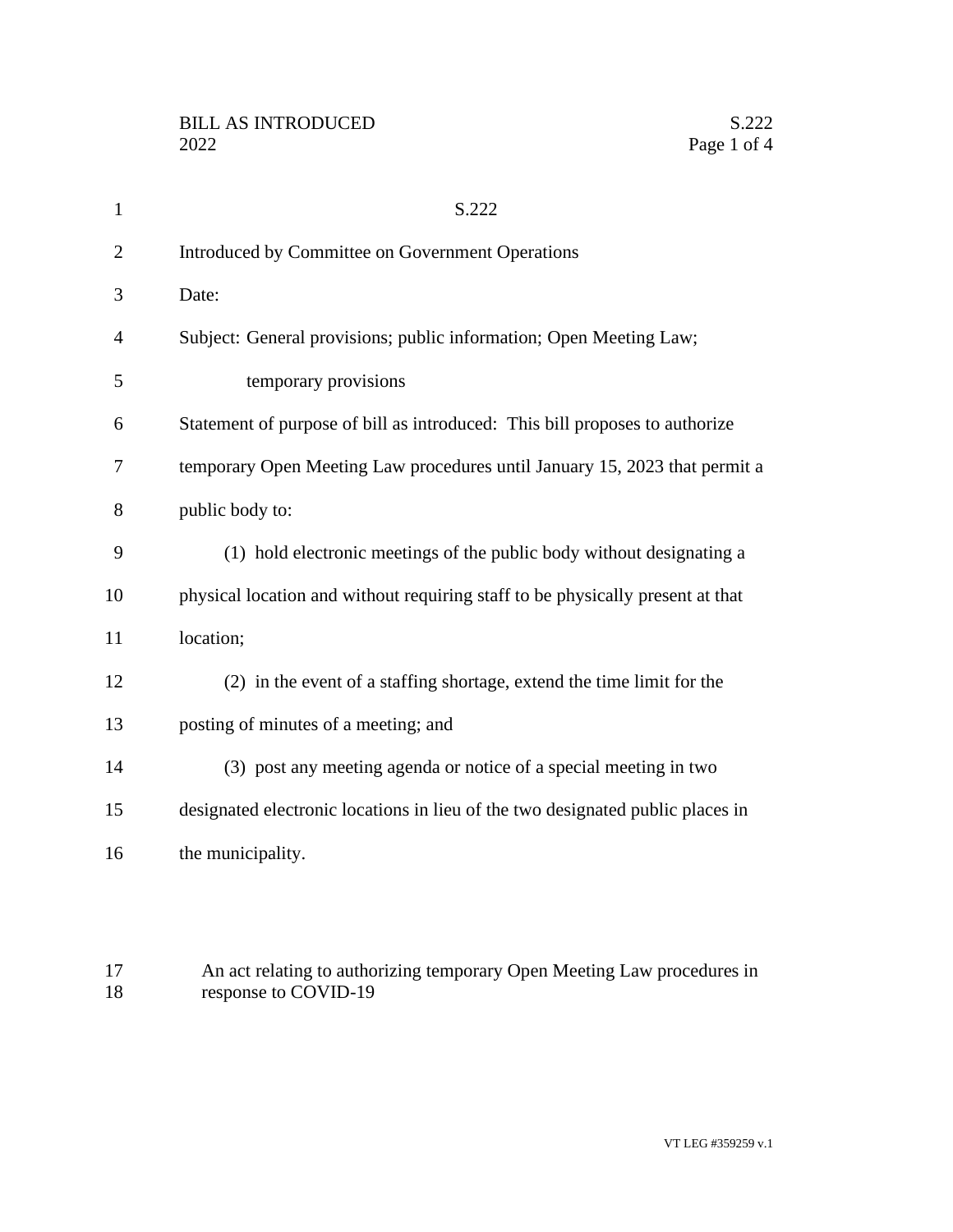| $\mathbf{1}$   | It is hereby enacted by the General Assembly of the State of Vermont:        |
|----------------|------------------------------------------------------------------------------|
| $\mathbf{2}$   | Sec. 1. LEGISLATIVE INTENT; COVID-19 RESPONSE AND OPEN                       |
| 3              | <b>MEETINGS</b>                                                              |
| $\overline{4}$ | It is the intent of the General Assembly that during the continued spread of |
| 5              | coronavirus disease 2019 (COVID-19) in the State of Vermont, public bodies   |
| 6              | should organize and hold open meetings in a manner that will protect the     |
| 7              | health and welfare of the public while providing access to the operations of |
| 8              | government. Accordingly, this act sets forth temporary Open Meeting Law      |
| 9              | procedures in response to COVID-19.                                          |
| 10             | Sec. 2. OPEN MEETING LAW; TEMPORARY SUSPENSION OF                            |
| 11             | DESIGNATED PHYSICAL MEETING LOCATION                                         |
| 12             | <b>REQUIREMENTS</b>                                                          |
| 13             | (a) Notwithstanding $1 \text{ V.S.A. }$ § 312(a), until January 15, 2023:    |
| 14             | (1) a quorum or more of the members of a public body may attend a            |
| 15             | regular, special, or emergency meeting by electronic or other means without  |
| 16             | being physically present at a designated meeting location;                   |
| 17             | (2) the public body shall not be required to designate a physical meeting    |
| 18             | location where the public may attend; and                                    |
| 19             | (3) the members and staff of the public body shall not be required to be     |
| 20             | physically present at a designated meeting location.                         |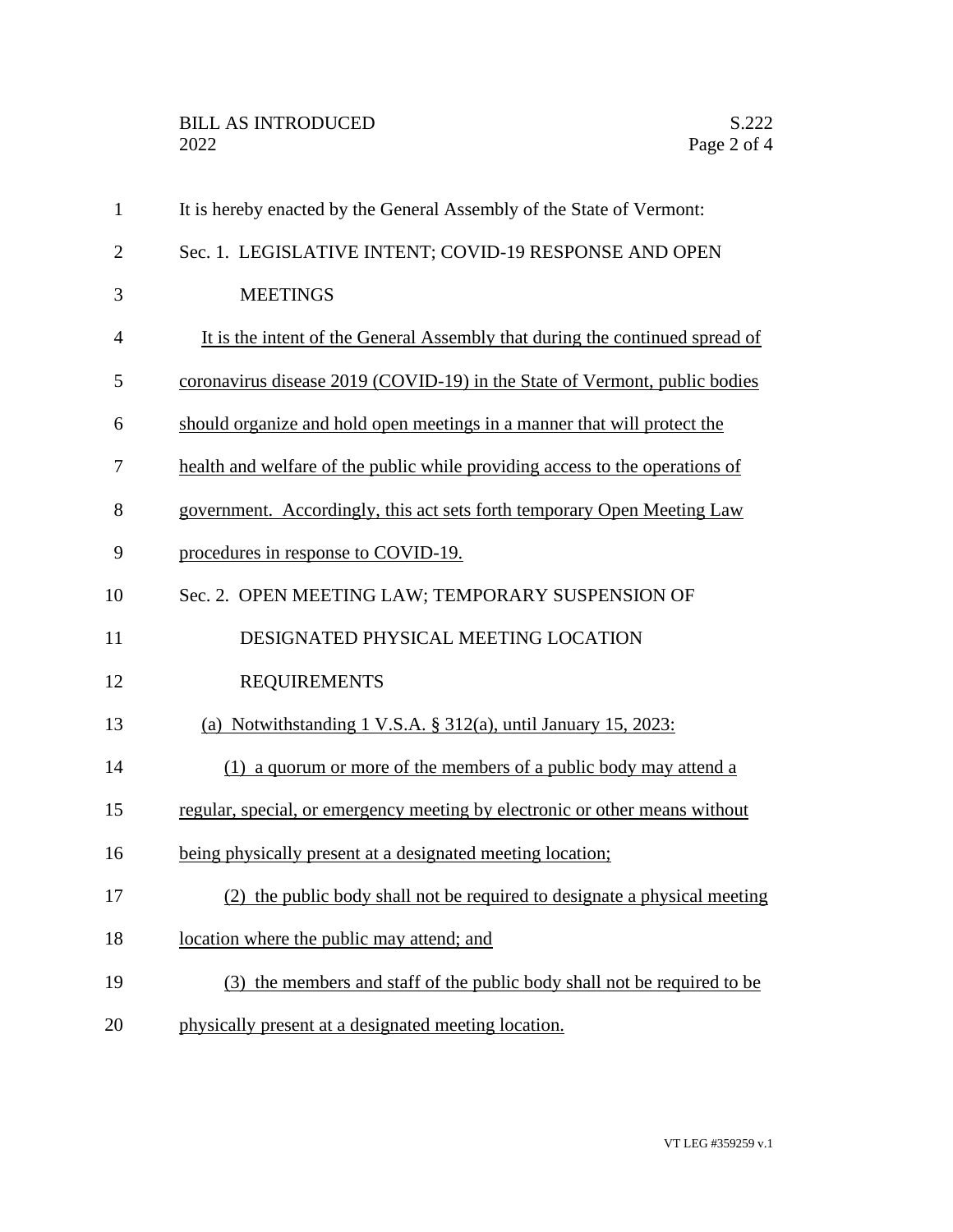| $\mathbf{1}$   | (b) When the public body meets electronically under subsection (a) of this      |
|----------------|---------------------------------------------------------------------------------|
| $\overline{2}$ | section, the public body shall:                                                 |
| 3              | use technology that permits the attendance of the public through<br>(1)         |
| 4              | electronic or other means;                                                      |
| 5              | (2) allow the public to access the meeting by telephone; and                    |
| 6              | (3) post information that enables the public to directly access and             |
| 7              | participate in meetings electronically and include this information in the      |
| 8              | published agenda for each meeting.                                              |
| 9              | (c) Unless unusual circumstances make it impossible for them to do so, the      |
| 10             | legislative body of each municipality and each school board shall record its    |
| 11             | meetings held pursuant to this section.                                         |
| 12             | (d) Until January 15, 2023, in the event of a staffing shortage due to          |
| 13             | COVID-19, a public body may extend the time limit for the posting of minutes    |
| 14             | prescribed in 1 V.S.A. $\S$ 312(b)(2) to not more than 10 days from the date of |
| 15             | the meeting.                                                                    |
| 16             | (e) Notwithstanding 1 V.S.A. § $312(c)(2)$ and $(d)(1)(B)$ , until January 15,  |
| 17             | 2023, a municipal public body may post any meeting agenda or notice of a        |
| 18             | special meeting in two designated electronic locations in lieu of the two       |
| 19             | designated public places in the municipality or in a combination of a           |
| 20             | designated electronic location and a designated public place. A municipal       |
| 21             | public body shall post the notice or agenda in or near the municipal clerk's    |